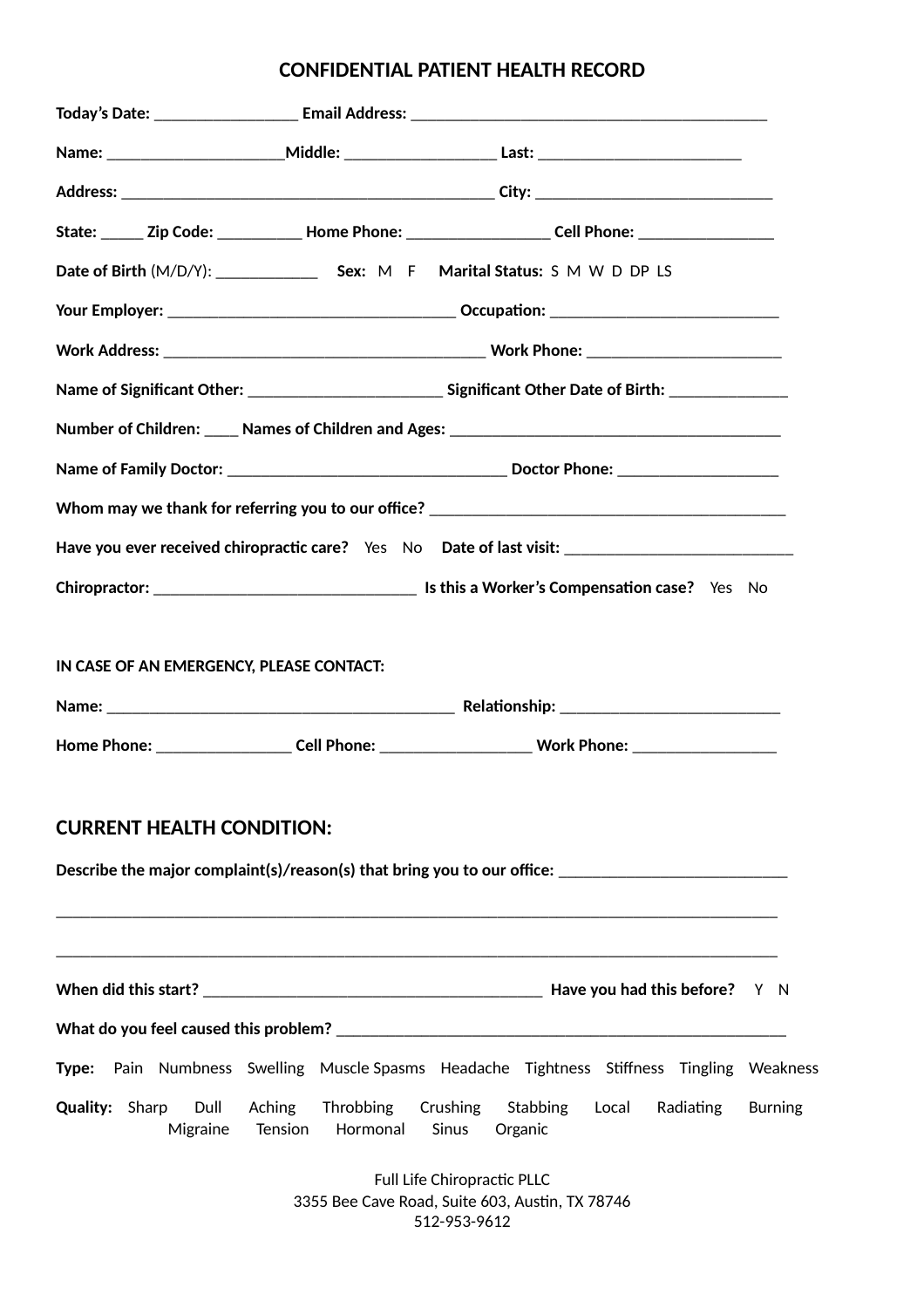### **Indicate where your pain is located with an "X":**

On a scale of 1-10 circle the number that represents the severity of your pain:

**NO PAIN** = 0

**MILD PAIN** = 1 2 3

**MODERATE PAIN** = 4 5 6

**SEVERE PAIN** = 7 8 9

**DISABLING PAIN** = 10



| Is the Pain:<br>Constant                                                          | Frequent      | Intermittent  | Occasional  | Infrequent |                      |
|-----------------------------------------------------------------------------------|---------------|---------------|-------------|------------|----------------------|
| What activities make your condition/pain better? _____                            |               |               |             |            |                      |
| Is this condition worse during certain times of the day?                          |               | Yes           | When?<br>No | AM<br>PM   | <b>NIGHT</b>         |
| Is this condition getting progressively worse?                                    |               | Yes<br>No     |             |            |                      |
| Have you seen anyone else for this?                                               | Yes           | No            |             |            |                      |
| Explain previous and current care for this problem: _____________________________ |               |               |             |            |                      |
| Are you taking any medications for this problem?                                  |               | Yes<br>No     |             |            |                      |
| <b>DAILY ACTIVITIES:</b>                                                          |               |               |             |            |                      |
| <b>Bending</b>                                                                    | [ ] No Effect | [] Can do 75% | $[$ 30%     | $[$ 25%    | [] Unable to Perform |
| Carrying                                                                          | [ ] No Effect | [] Can do 75% | $[$ 30%     | []25%      | [] Unable to Perform |
| Climbing                                                                          | [] No Effect  | [] Can do 75% | $[$ 30%     | []25%      | [] Unable to Perform |
| Concentrating                                                                     | [ ] No Effect | [] Can do 75% | $[$ 150%    | $[$ 25%    | [] Unable to Perform |
| Dancing                                                                           | [] No Effect  | [] Can do 75% | $[$ 30%     | $[$ 25%    | [] Unable to Perform |
| Doing Chores                                                                      | [ ] No Effect | [] Can do 75% | $[$ 30%     | []25%      | [] Unable to Perform |
| Doing Computer Work                                                               | [ ] No Effect | [] Can do 75% | $[$ 30%     | []25%      | [] Unable to Perform |
| <b>Dressing</b>                                                                   | [ ] No Effect | [] Can do 75% | $[$ 150%    | $[$ 25%    | [] Unable to Perform |
| <b>Driving</b>                                                                    | [ ] No Effect | [] Can do 75% | $[$ 150%    | $[$ 25%    | [] Unable to Perform |
| Gardening                                                                         | [ ] No Effect | [] Can do 75% | $[$ 30%     | $[$ ] 25%  | [] Unable to Perform |
| Lifting                                                                           | [ ] No Effect | [] Can do 75% | $[$ 30%     | []25%      | [] Unable to Perform |
| Performing Sexual Activity                                                        | [ ] No Effect | [] Can do 75% | $[$ 150%    | []25%      | [] Unable to Perform |
| <b>Playing Sports</b>                                                             | [ ] No Effect | [] Can do 75% | $[$ 30%     | []25%      | [] Unable to Perform |
| Pushing                                                                           | [ ] No Effect | [] Can do 75% | $[$ $]$ 50% | $[$ ] 25%  | [] Unable to Perform |
| Reading                                                                           | [ ] No Effect | [] Can do 75% | $[$ 150%    | []25%      | [] Unable to Perform |
| Recreating                                                                        | [ ] No Effect | [] Can do 75% | $[$ 150%    | $[$ 25%    | [] Unable to Perform |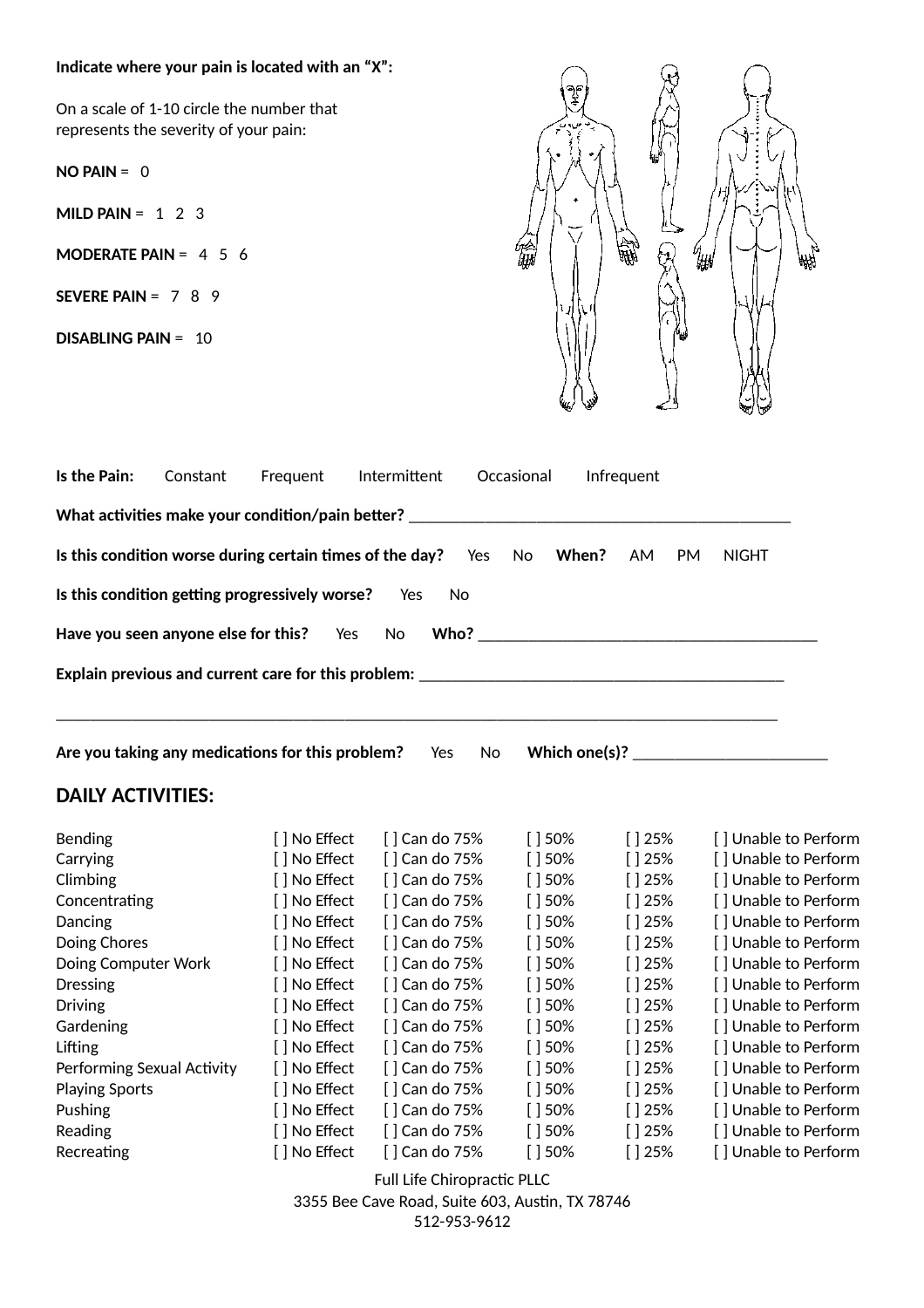| <b>Rolling Over</b> | [ ] No Effect | [ ] Can do 75% | $\lceil$ 150% | $\lceil$ 25%  | [] Unable to Perform |
|---------------------|---------------|----------------|---------------|---------------|----------------------|
| Running             | [ ] No Effect | [] Can do 75%  | $[$ 150%      | $\lceil$ 25%  | [] Unable to Perform |
| Shovelling          | [ ] No Effect | [] Can do 75%  | $[$ 150%      | $\lceil$ 25%  | [] Unable to Perform |
| Sitting             | [ ] No Effect | [] Can do 75%  | $\lceil$ 150% | $\lceil$ 25%  | [] Unable to Perform |
| Sitting to Standing | [ ] No Effect | [ ] Can do 75% | $\lceil$ 150% | $\lceil$ 25%  | [] Unable to Perform |
| Sleeping            | [ ] No Effect | [] Can do 75%  | $\lceil$ 150% | $\lceil$ 25%  | [] Unable to Perform |
| <b>Standing</b>     | [ ] No Effect | [ ] Can do 75% | $\lceil$ 150% | $\lceil$ 25%  | [] Unable to Perform |
| <b>Walking</b>      | [ ] No Effect | [] Can do 75%  | $\lceil$ 150% | $\lceil$ 25%  | [] Unable to Perform |
| Watching TV         | [ ] No Effect | [] Can do 75%  | $[$ 150%      | $\lceil$ 125% | [] Unable to Perform |
| <b>Working</b>      | [ ] No Effect | [] Can do 75%  | $\lceil$ 150% | $\lceil$ 25%  | [] Unable to Perform |

### **Please list drugs that you currently take:** \_\_\_\_\_\_\_\_\_\_\_\_\_\_\_\_\_\_\_\_\_\_\_\_\_\_\_\_\_\_\_\_\_\_\_\_\_\_\_\_\_\_\_\_\_\_\_\_\_\_\_\_

## **FAMILY HEALTH HISTORY:**

|                                                              | <b>Does any member of your family suffer from your current condition?</b> Yes |  |  |          | No.    | Whom? |  |
|--------------------------------------------------------------|-------------------------------------------------------------------------------|--|--|----------|--------|-------|--|
| Any other pertinent family history/conditions:               |                                                                               |  |  |          |        |       |  |
| Is there a family history of: Heart Disease Cancer Arthritis |                                                                               |  |  | Diabetes | Other: |       |  |

\_\_\_\_\_\_\_\_\_\_\_\_\_\_\_\_\_\_\_\_\_\_\_\_\_\_\_\_\_\_\_\_\_\_\_\_\_\_\_\_\_\_\_\_\_\_\_\_\_\_\_\_\_\_\_\_\_\_\_\_\_\_\_\_\_\_\_\_\_\_\_\_\_\_\_\_\_\_\_\_\_\_\_\_\_

# **HEALTH SURVEY:**

**For the following conditions, please circle O for previously had or Δ for currently have…**

| Cardiovascular                        | Eyes, Ears, Nose, Throat           | Immune                        |
|---------------------------------------|------------------------------------|-------------------------------|
| $O \Delta$ Bleeding Disorders         | Ο Δ Dental Problems                | $O \Delta$ Catch Colds Easily |
| O ∆ Irregular Heart Beat              | $O \Delta$ Ringing in Ears         | O ∆ Frequent Influenza        |
| $O \Delta$ Stroke                     | $O \Delta$ Nose Bleeds             | O A AIDS/HIV                  |
| O ∆ High Blood Pressure               | $O \Delta$ Difficult Breathing     | $O \Delta$ Sinus Troubles     |
| $O \Delta$ Pain/Pressure in Chest     | O ∆ Vision Problems                | Ο Δ Mononucleosis             |
| $O \Delta$ Heart Attack               | $O \Delta$ Ear Pain                | $O \Delta$ Allergies          |
| Ο Δ Low Blood Pressure                | O ∆ Difficult Speech               |                               |
| $O \Delta$ Short Breath with Exertion | $O \Delta$ Hearing Loss            | <b>Respiratory</b>            |
| O ∆ Heart Disease                     | $O \Delta$ Cataracts               |                               |
| O ∆ High Cholesterol                  | $O \Delta$ Glaucoma                | O ∆ Chronic Cough             |
| O ∆ Prolapsed Valve                   | $O \Delta$ Eyes Sensitive to Light | O ∆ Coughing Blood            |
| $O \Delta$ Pacemaker                  | $O \Delta$ Tonsillitis             | $O \Delta$ Pneumonia          |
|                                       | $O \Delta$ Head Injuries           | O ∆ Asthma                    |
|                                       | O ∆ Loss of Taste                  | $O \Delta$ Bronchitis         |
|                                       | $O \Delta$ Dizziness               | $O \Delta$ Emphysema          |
|                                       | $O \Delta$ Loss of Balance         |                               |
|                                       | O ∆ Loss of Memory                 |                               |
|                                       | O ∆ Loss of Smell                  |                               |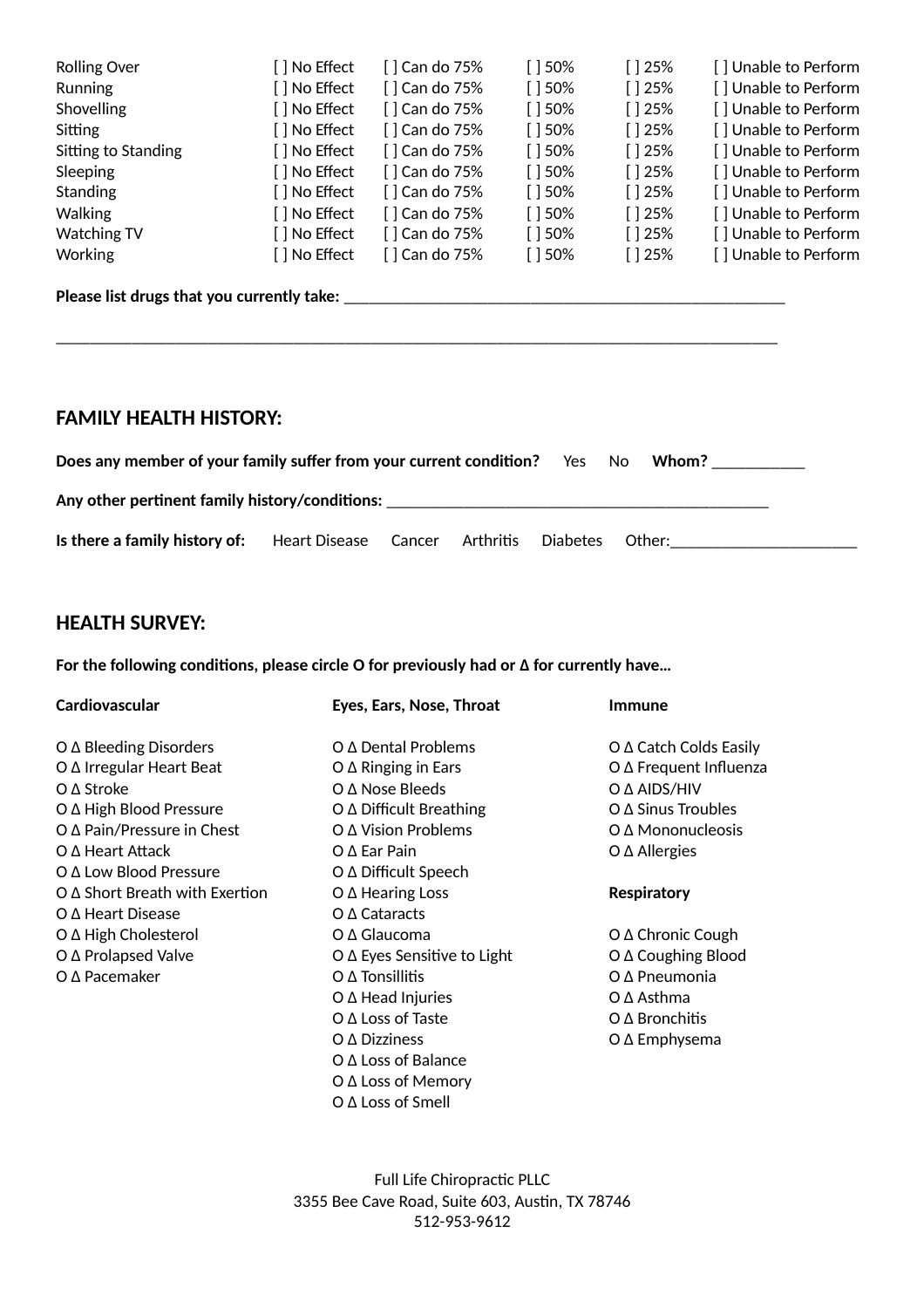#### **Gastrointestinal**

O Δ Mucous in Stool O Δ Celiac Disease O Δ Blood in Stool O Δ Liver Disease O Δ Gallbladder Problems O Δ Nausea O Δ Burping, Bloating O Δ Pain in Stomach O Δ Heartburn O Δ Colitis O Δ Hernia O Δ Weight Gain O Δ Constipation O Δ Reflux O Δ Weight Loss O Δ Diarrhea O Δ Anorexia/Bulimia O Δ Vomiting

### **TO BE COMPLETED BY WOMEN ONLY**

- O Δ Excessive Flow O Δ Irregular Periods O Δ Painful Breasts O Δ Headaches with Periods O Δ Lumps in Breasts O Δ Vaginal Discharge O Δ Hot Flashes O Δ Menstrual Cramps O Δ Hysterectomy O Δ Premenstrual Depression O Δ Miscarriage
- O Δ Vaginal Infections

### **General**

O Δ Rheumatoid Arthritis O Δ Hypoglycemia O Δ Fainting O Δ Anemia O Δ Multiple Sclerosis O Δ Skin Problems O Δ Cancer O Δ Thyroid Problems O Δ Irritability O Δ Parkinson's O Δ Tuberculosis O Δ Nervousness O Δ Depression O Δ Prosthesis O Δ Ulcers O Δ Diabetes O Δ Joint Replacement O Δ Polio O Δ Epilepsy O Δ Rheumatic Fever O Δ Arthritis O Δ Sleeping Problems O Δ Suicide Attempt O Δ Dislocations O Δ Appendicitis O Δ Chemical Dependency O Δ Broken Bones O Δ Gout O Δ Tumors, Growths O Δ Hepatitis O Δ Migraines O Δ Rheumatic Fever O Δ Osteoporosis

O Δ Psychiatric Care

### **Urinary**

O Δ Blood in Urine O Δ Inability to Control O Δ Painful Urination O Δ Kidney Stones O Δ Kidney Disease O Δ Bed Wetting Neuromuscular Skeletal O Δ Headaches O Δ Neck Pain O Δ Low Back Pain O Δ Tingling in Hands/Feet O Δ Pain in Leg(s) O Δ Pain in Arm(s) O Δ Herniated Disc O Δ Pinched Nerves O Δ Stiff Neck O Δ Numbness in Fingers/Toes O Δ Tension **TO BE COMPLETED BY MEN ONLY** O Δ Burning Urination

- O Δ Feeling of Incomplete Evacuation
- O Δ Difficulty Starting Flow
- O Δ Frequent Urination at Night
- O Δ Dripping After Urination
- O Δ Prostate Problems

| <b>Patient Signature:</b>  | Date: |
|----------------------------|-------|
|                            |       |
| <b>Examiner Signature:</b> | Date: |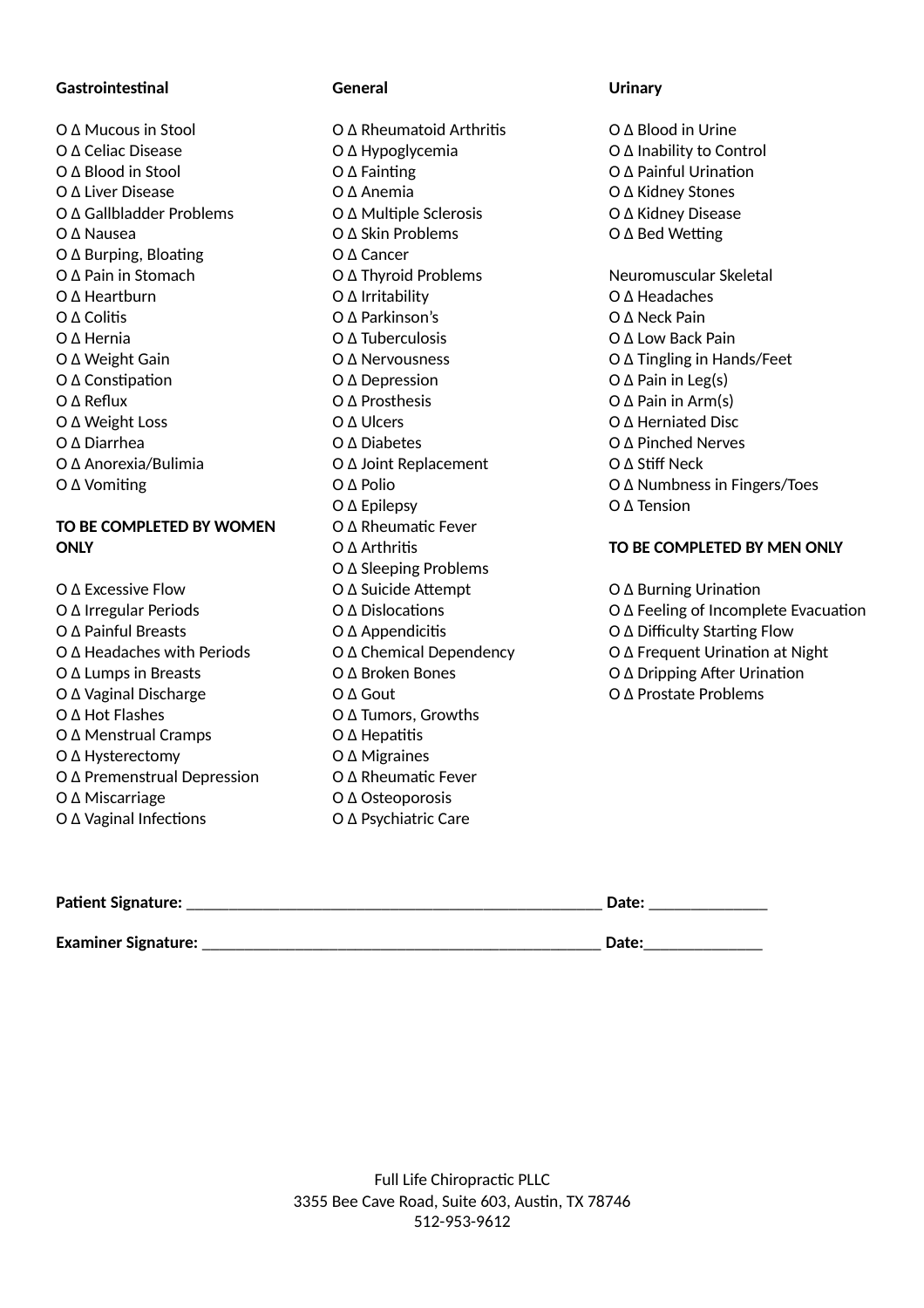## **PAYMENT INFORMATION RECORD**

|                                                                 | Date of Birth (M/D/Y): ____________________Social Security Number: _________________________________ |
|-----------------------------------------------------------------|------------------------------------------------------------------------------------------------------|
| Please check one:                                               |                                                                                                      |
| insurance information.                                          | [ ] Yes, I have insurance that I would like verified. I am providing Full Life Chiropractic with my  |
| [ ] No, I do not have any insurance that I would like verified. |                                                                                                      |
|                                                                 |                                                                                                      |
|                                                                 | Subscriber's Date of Birth (M/D/Y): ________________Social Security Number: _______________________  |
|                                                                 | Subscriber's Employer: ________________________________Occupation: ________________________________  |
|                                                                 |                                                                                                      |
|                                                                 |                                                                                                      |
|                                                                 |                                                                                                      |
|                                                                 |                                                                                                      |
|                                                                 |                                                                                                      |
|                                                                 |                                                                                                      |
|                                                                 |                                                                                                      |
|                                                                 |                                                                                                      |
|                                                                 |                                                                                                      |
|                                                                 |                                                                                                      |

## **ASSIGNMENT OF BENEFITS AND RELEASE**

I, the undersigned, certify that I (or my dependent) have insurance coverage with the insurance companies listed above and assign directly to Full Life Chiropractic/Dr. Andrew Newell all insurance benefits, if any, otherwise payable to me for services rendered. I understand that I am financially responsible for all charges whether or not paid by insurance. I hereby authorize the doctor to release all information necessary to secure the payment of benefits. I authorize the use of this signature on all insurance submissions.

| Responsible Party Signature:<br>Date: |
|---------------------------------------|
|---------------------------------------|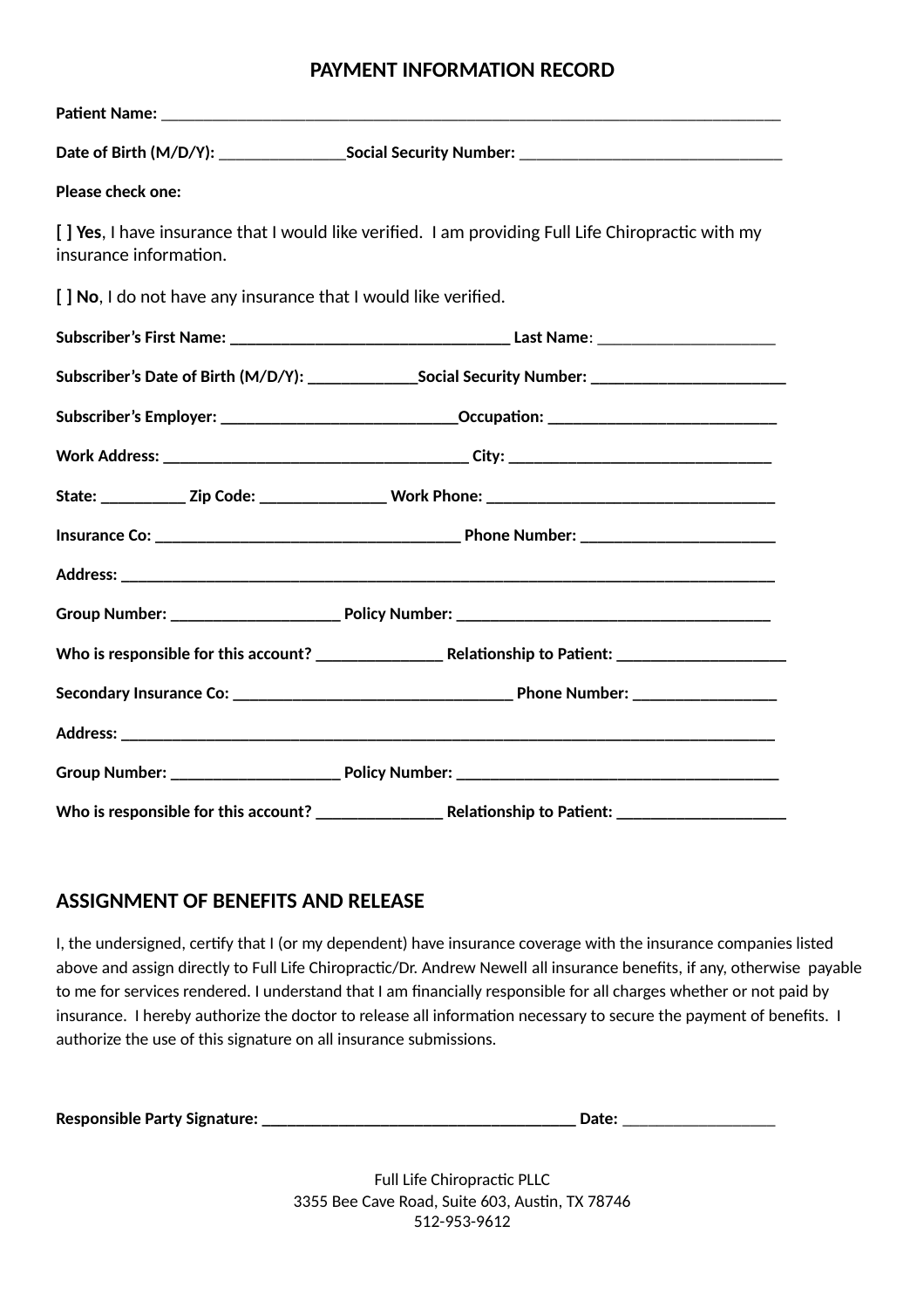# **FULL LIFE CHIROPRACTIC – OFFICE PROCEDURES & POLICIES**

The purpose of this form is to allow us to more completely serve you so you can get the best results in the shortest amount of time.

□ **UPON ARRIVAL** - When you arrive, we ask that you turn off all pagers and/or cell phones and leave food or drinks in your vehicles. This will assist us in maintaining a clean, convenient healing atmosphere. Please complete your daily health form, sign and date it. This will give us a detailed record of how you feel your care is progressing. In order to provide the chiropractic care you need as conveniently as possible and with little interruption, please remove all earrings and necklaces, ensure all jackets, coats, and school bags are removed and left in the waiting area on each visit. There are wall hooks that you may hang your items on. For patients who wear glasses, please remove them before lying face down.

□ **ADJUSTING AND CHECKING AREAS** - Out of respect for each and every one of our patients, you will be informed when it is your turn to be adjusted. You may then walk back to the adjusting room. Make sure the head rest paper has been changed and then lie face down on the table. The reason we request you to lie down is to relax your muscles prior to your adjustment. Please limit all conversations in these areas to your care.

□ **YOUR APPOINTMENTS** - The doctor will let you know when he/she needs to see you next. We set aside a time slot where we can be with you 100%. This is your time. If you must reschedule an appointment, please notify the office 24 hours prior to the change. All appointments must be made up as soon as possible in the week for which the change occurred. The appointment cannot be skipped because keeping to your schedule is a critical component in your care. We recognize that emergencies can arise. If you are unable to make it on time, please call to give notice. We will fit you in. A \$35 fee for missed appointments with failure to notify the office 24 hours prior will be charged to the patient's account.

□ **YOUR HEALTH** - Spinal healing and correction takes time. If at any stage in your care you do not feel that you are responding as well as you expected, please discuss your concerns with our office immediately. We will schedule a special time for you with the doctor to discuss your concerns. We want you to get the most from your chiropractic care. Remember it is not how you are feeling, but it is how you are healing.

□ **OFFICE HOURS** - Monday, Wednesday, Friday are as follows: 7am-1pm; Tuesday and Thursday 12pm-6pm

□ **FINANCES** - Payment is due at the time of service, unless other arrangements have been made prior to care. There will be a \$25 service charge for all NSF checks. Any balances 60 days passed due without prior arrangements may be referred to collections and will be assessed a 35% service fee. I authorize Full Life Chiropractic, its agents, representatives, and attorneys (including collection agencies) to contact you via current and future cellular phone number(s), email address, or wireless device(s) regarding my delinquent account. I authorize the use of automated telephone dialing equipment, artificial or pre-recorded voice or text messages and personal calls and emails, in efforts to contact me in purpose of collecting a portion of the past due account.

□ **CHIROPRACTIC QUALITY** - The doctor is periodically out of the office to attend seminars and conferences to further his education and the quality of chiropractic care brought to patients. We will build your schedule around those times. Increasing visit frequency before and/or after the scheduling change will make up for patient and/or doctor absenteeism.

I have read and understand as well as agree to these policies.

**Patient Signature** \_\_\_\_\_\_\_\_\_\_\_\_\_\_\_\_\_\_\_\_\_\_\_\_\_\_\_\_\_\_\_\_\_\_\_\_\_**Date** \_\_\_\_\_\_\_\_\_\_\_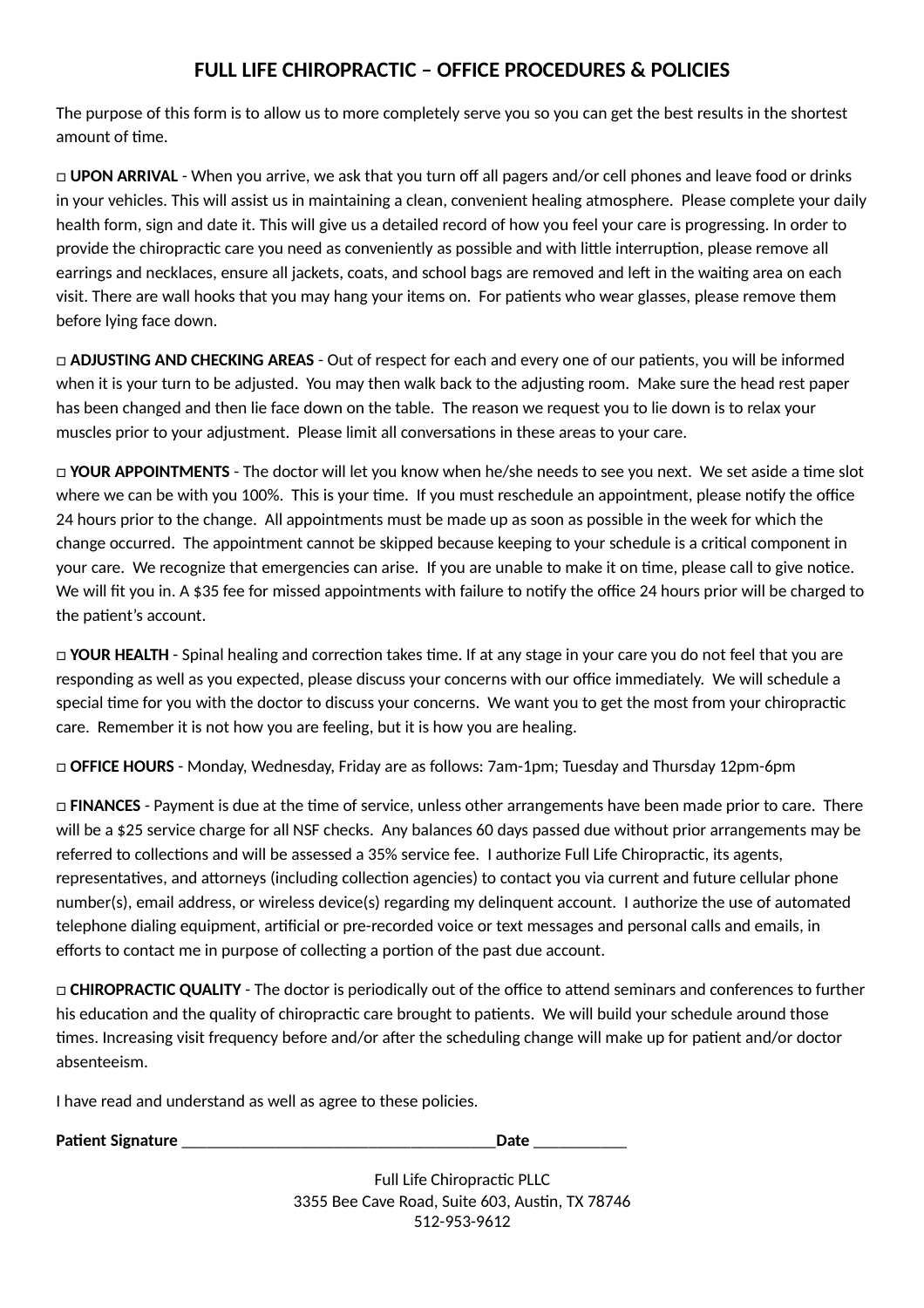## **HIPPA PATIENT CONSENT FORM**

The Department of Health and Human Services has established a "Privacy Rule" to help insure that personal health care information is protected for privacy. The Privacy Rule was also created to provide a standard for certain health care providers to obtain their patients' consent for uses and disclosures of health information about the patient to carry out treatment, payment, or health care operations.

As our patient we want you to know that we respect the privacy of your personal medical records and will do all we can to secure and protect your privacy. When it is appropriate and necessary, we provide the minimum necessary information to only those we feel are in need of your health care information about treatment, payment, or health care operations, in order to provide health care that is in your best interest. Your Personal Health Information (PHI) will never be given to any entity besides what is required for your treatment, payment, and health care operations.

We also want you to know that we support your full access to your personal medical records. We may have indirect treatment relationships with you (such as radiologists that only interact with physicians and not patients), and may have to disclose personal health information for purpose of treatment, payment, or health care operations. These entities are most often not required to obtain patient consent.

You may refuse to consent to the use or disclosure of your personal health information, but this must be in writing. Under this law, we have the right to refuse to treat you should you choose to refuse to disclose your Personal Health Information (PHI). If you choose to give consent in this document, at some future time you may request to refuse all or part of your PHI. You may not revoke actions that have already been taken which relied on this or a previously signed consent.

If you have any objections to this form, please ask to speak with our HIPAA Compliance Officer, Dr. Andrew Newell, D.C.

You have the right to review our privacy notice, to request restrictions, and revoke consent in writing after you have reviewed our privacy notice.

I have read the HIPAA Patient Consent Form. All questions I have regarding this policy have been answered.

| <b>Patient Signature</b> |  |
|--------------------------|--|
|--------------------------|--|